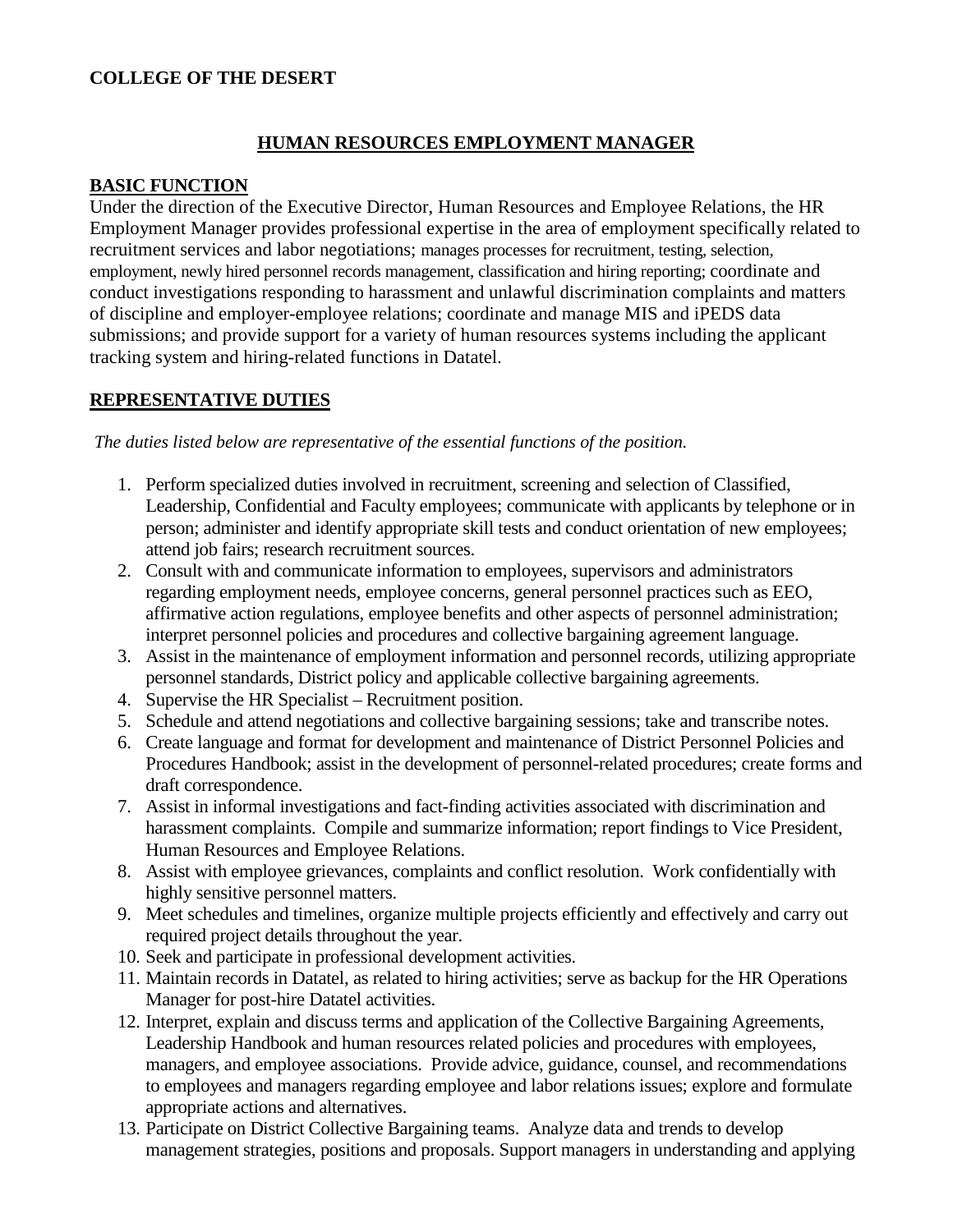the terms of the collective bargaining agreements. Work collaboratively with managers and District teams to develop management positions and to respond to grievances, ULP's and complaints. Consult with counsel as needed.

- 14. Coordinate and conduct investigations relating to harassment, unlawful discrimination, complaints, and employee conduct. Receive complaints; determine the merit of complaints and appropriate course of action. Conduct interviews and fact-finding; analyze data and evidence to assess validity of allegations; seek and recommend appropriate resolutions, outcomes and actions to complex and sensitive employer-employee relations problems; translate findings into clear, concise reports and recommendations within appropriate timelines; Liaise and respond to regulatory state and federal agencies including the Chancellor's Office, Equal Employment Opportunity Commission, Department of Fair Employment and Housing, Office of Consult counsel as needed.
- 15. Manage and coordinate MIS and iPEDS reporting in compliance with regional, state and federal agencies and mandates. Research and interpret state and federal regulations. Work collaboratively with departments and managers to analyze data and resolve errors and ambiguity. Strategize, evaluate and code data for maximum results within established guidelines. Liaise with the Chancellor's Office and National Center for Education Statistics.
- 16. Meet schedules and timeline, organize multiple projects efficiently and effectively and carry out required project details throughout the year.
- 17. Seek and participate in professional development activities.
- 18. Perform other duties as assigned.

### **KNOWLEDGE AND ABILITIES**

**Knowledge of**: Principles and practices of human resources, organizational development and strategic planning, collective bargaining and contract administration, investigations, fact-finding, and staff diversity; local, state and federal laws and regulations applying to personnel practices including fair employment standards, equal employment opportunity and diversity outreach, MIS and iPEDS reporting, non-discrimination, and public employee and labor relations.

**Ability to**: Interpret and apply District policies and procedures accurately; interpret and regional, state and federal regulations; communicate effectively verbally and in writing to formulate persuasive arguments; establish and maintain cooperative and effective employee relationships with District personnel, associations, community members, interested agencies and organizations; meet with the public and all levels of employees to discuss and resolve problems tactfully, courteously and effectively; operate a computer and applicable software including Microsoft Office Suite applications; coordinate and organize tasks and people; develop and deliver training modules; work confidentially with discretion on sensitive and private information applicable to personnel, collective bargaining or other union matters; complete multi-faceted projects, activities and functions with good attention to detail; analyze technical problems, evaluate alternatives and make sound recommendations and decisions; conduct and analyze data, translate findings into clear and concise reports and recommendations; work independently and confidentially with minimal direction; exercise tact and diplomacy in dealing with sensitive or confidential matters; to demonstrate an understanding and sensitivity of the diverse backgrounds of students, employees and the community.

### **EDUCATION AND EXPERIENCE**

Any combination equivalent to: a Master's degree in human resources, business administration, public administration or related field and five (5) years of increasingly responsible human resources experience and four (4) years of experience in employee and labor relations.